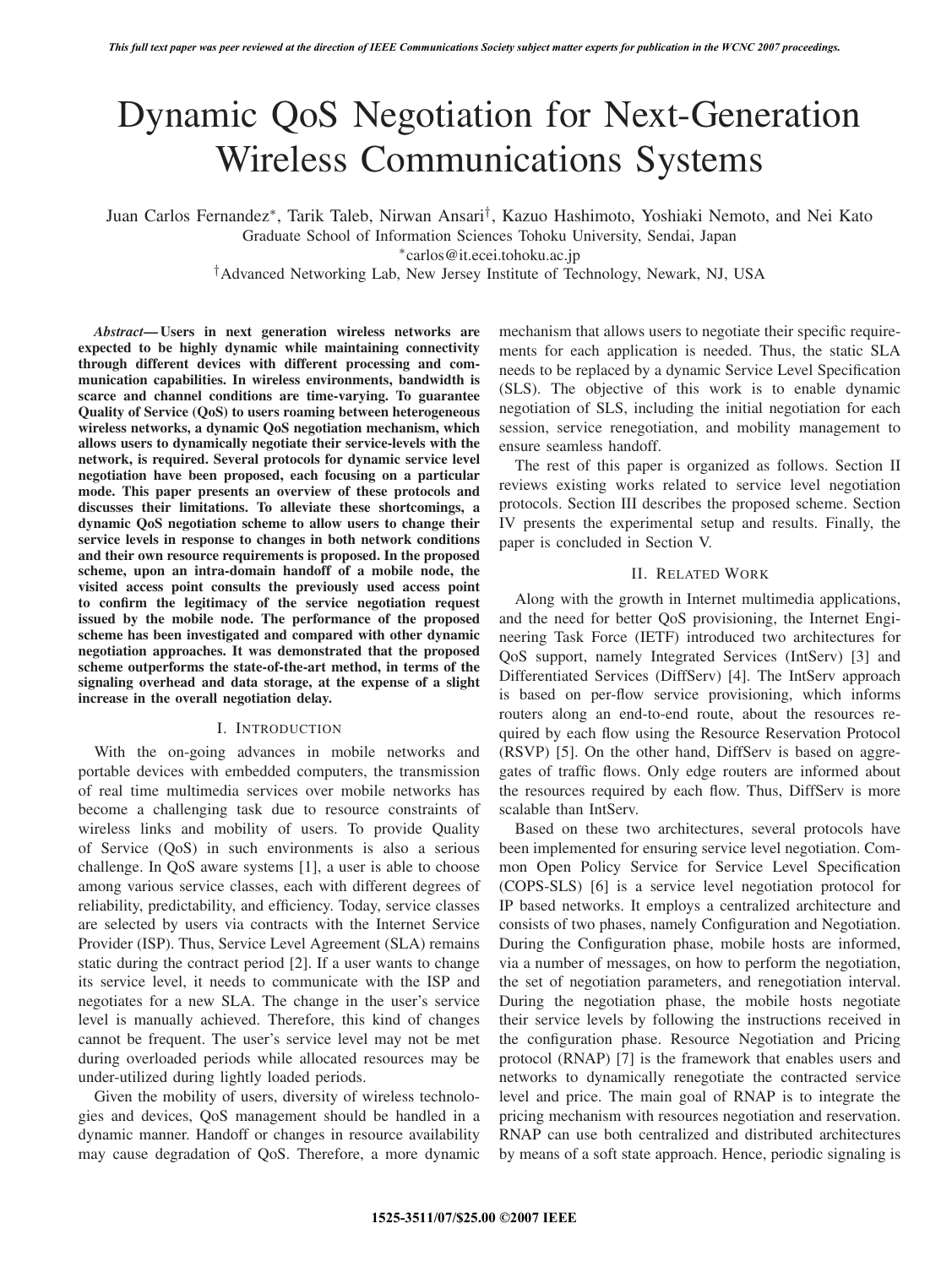required to refresh the negotiated service. Service Negotiation Protocol (SrNP) [8] is independent of any SLA format and can be applied for negotiating any document in the format of attribute-value pairs. QoS (Next Steps in Signaling) Signaling Layer Protocol (QoS NSLP) [9] is a protocol tailored for a distributed architecture. It uses the soft state approach for service negotiation and requires frequent signaling to refresh the SLS. Furthermore, two protocols have been proposed to support mobility, namely, QoS Generic Signaling Layer Protocol (QoS GSLP) [10] and Dynamic Service Negotiation Protocol (DSNP) [11]. QoS GSLP uses mobility and traffic pattern of users to predict their next access point to minimize the handoff negotiation delay. This delay reduction comes at the price of additional complexity. DSNP is a protocol tailored for centralized architectures and is exclusively developed for wireless networks. In DSNP, service negotiation managers deliver QoS profiles of users to potential access points, based on prior knowledge of the network topology. Thus, it minimizes the handoff service negotiation delay. A detailed survey on the above mentioned protocols can be found in [12].

One of the major issues in wireless networks is to track the location of a user and to inform the access points of the user's QoS profile. Some solutions to this problem increase complexity at service negotiation entities, while others incur signaling overhead or increase the service negotiation delay. Encrypted SLS [13] is a method that informs access points of users' SLSs. When a user negotiates for a service level for the first time, it receives its SLS in an encrypted form. Upon handoff, it sends its own encrypted SLS to the new access point. The access point decrypts the encrypted SLS and performs traffic conditioning. However, this method poses a security threat since malicious users can obtain the encrypted SLS from a legitimate user and steal its service level. In the following section, we propose a new scheme for dynamic QoS in wireless networks based on DiffServ.

# III. DYNAMIC QOS NEGOTIATION FOR NEXT-GENERATION WIRELESS NETWORKS

This section describes the proposed dynamic QoS negotiation mechanism for next-generation wireless networks. The proposed scheme allows users to dynamically negotiate their SLSs when a new session is initiated and also when the resource requirements change.

#### *A. Architecture Description*

The Internet is divided into different domains administered by different ISPs. Each domain possesses a QoS Global Server (QGS), an Authentication, Authorization, and Accounting (AAA) server, several Base Stations (BSs), and subscribers, termed as Mobile Stations (MSs). The various components present in the architecture are schematically shown in Fig. 1. QGS performs service level negotiation and is responsible for maintaining global information about the available resources in the whole domain. Based on this information, QGS decides the admissibility of service requirements. QGS manages signaling traffic related to QoS negotiation only. QGS, introduced also



Fig. 1. Architecture envisioned for dynamic QoS negotiation in wireless networks.

in DSNP [11], basically functions as a policy decision point (PDP) defined in the Policy Framework presented in [14]. BSs are responsible for applying different service levels to MSs, and for controlling the traffic flow of all MSs in the subnet. BSs inform the QGS about their local resource availability and receive SLS of MSs for traffic conditioning.

## *B. QoS Management*

There are three main scenarios for service level negotiation. Firstly, when a MS is powered up, it needs to perform initial service level negotiation with the network. In the second scenario, when the service level requirements of the MS changes, it needs to perform service level renegotiation. Finally, when resources in the network become scarce, the QGS requires the MSs to degrade their existing SLSs to suit the current network conditions.

*1) Initial QoS Negotiation:* When a MS logs into the network for the first time, it should negotiate a service level for its traffic. This negotiation takes place with the QGS. The MS requests predefined services available in the network from the QGS. As soon as the MS obtains the information about available services, it starts the negotiation process with the QGS. Upon receiving a service request from the MS, the QGS consults its AAA server to determine if the requested service can be provided. Upon acceptance, the QGS delivers the new SLS to the appropriate BS in order to condition the traffic for this MS. It also sends a positive service negotiation response to the MS. After that, the MS starts using the service. This procedure is conceptually depicted in Fig. 2. If the MS is not authorized to acquire the requested service or there are not enough resources to satisfy the required service, a negative service negotiation response is dispatched to the MS, which includes the reasons for rejecting the request and the available resources that the MS can currently renegotiate for.

*2) QoS Renegotiation:* Once a service has been established, a MS can renegotiate a different service level at a later time. The renegotiation is similar to the initial QoS negotiation procedure apart from the fact that the MS keeps receiving service during the renegotiation period. If the QGS rejects the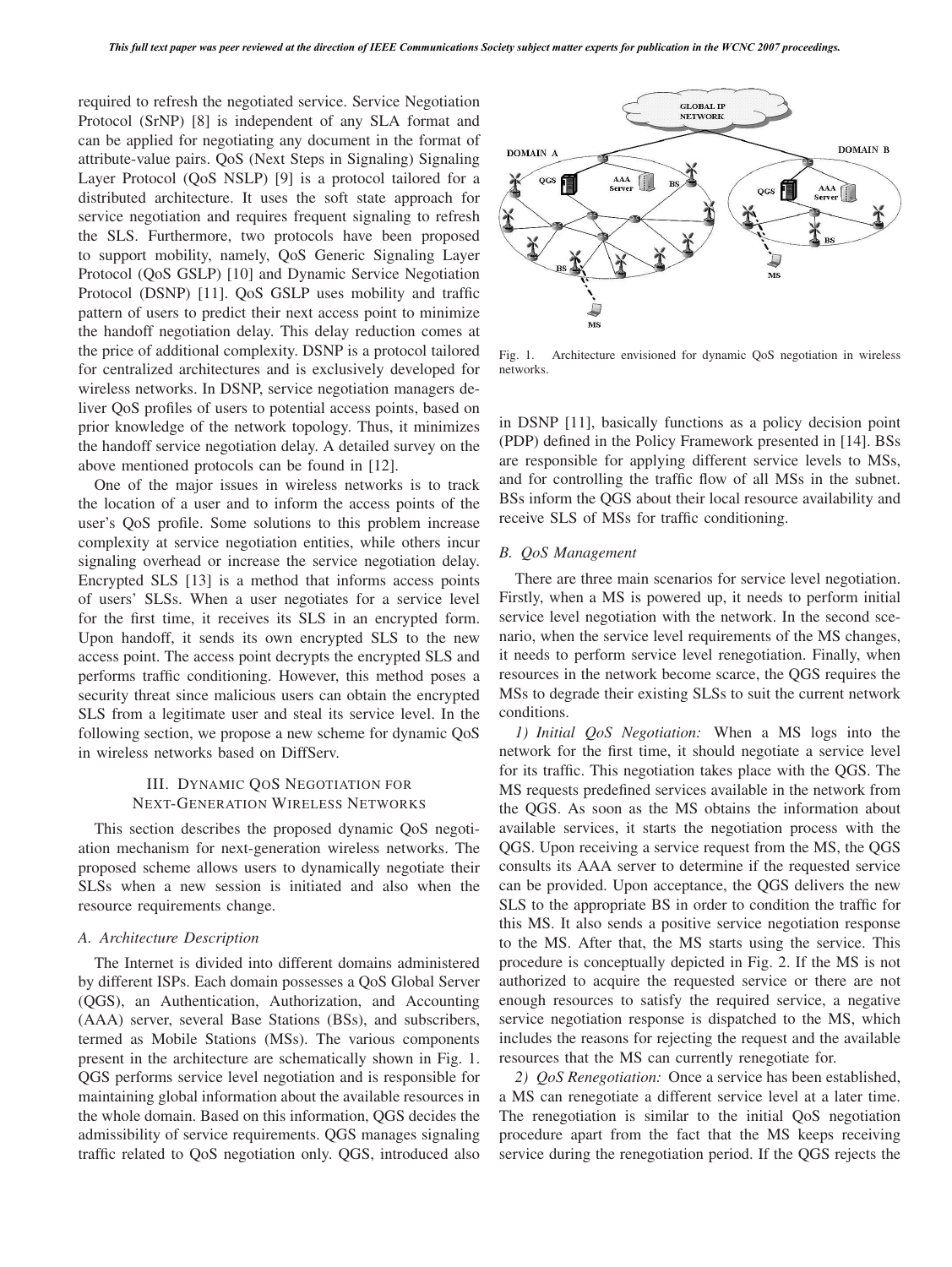

Fig. 2. Initial QoS negotiation.

new service level requested by the MS, its current service level is retained. Service renegotiation can also be initiated by the QGS if resources in the network become scarce. In this case, the QGS requires the MSs to degrade their existing SLSs.

#### *C. Mobility Management*

As a MS roams over the coverage area and performs handoff to a new BS, it is necessary to appropriately condition the traffic of the MS. Therefore, the new BS has to know the SLS of this MS. For this purpose, the new BS consults the previous BS for the SLS.

*1) Intra-domain Handoff:* When a MS performs handoff to a new BS in the same domain, it sends the IP address of the previous BS to the new BS, via a service negotiation request. In response, the new BS confirms the SLS from the previous BS. If the new BS can guarantee this SLS, it sends a positive service negotiation response to the MS. The MS starts enjoying the service from the new BS immediately. Then, the new BS informs the QGS that it is currently providing service to the MS to update available resources of the new BS and the previous BS. Additionally, the previous BS erases the SLS of the MS from its database. This operation ensures that BSs store information on SLSs of only users they are currently serving. In case the new BS is unable to guarantee the SLS, it forwards the service negotiation request to the QGS. The QGS then sends a negative service negotiation response to the MS, informing the MS on available service levels that the new BS can offer. This procedure is conceptually depicted in Fig. 3.

*2) Inter-domain Handoff:* When a MS performs handoff to a new BS in a different domain, the new BS forwards the service negotiation request to the new QGS. The new QGS gets the SLS from the previous QGS via a SLS request and verifies if this SLS can be guaranteed. If accepted, the new QGS sends the SLS to the new BS and sends a positive service negotiation response to the MS. This procedure is conceptually depicted in Fig. 4.

## IV. PERFORMANCE EVALUATION

This section presents an experimental evaluation of the proposed scheme. The major issue in providing QoS in wireless networks is the users' mobility (where seamless and lossless



Fig. 3. Signaling for Intra-domain Handoff



handoff need to be guaranteed). Therefore, we evaluate the proposed scheme in a scenario where all MSs have already initiated their services and want to perform handoff, specially intra-domain handoff, as this is the most frequent handoff performed by MSs.

As mentioned in Section II, there are several protocols for dynamic service negotiation. The main characteristics of these protocols are summarized in Table I. There are only two protocols that support mobility management: QoS-GSLP and DSNP. QoS-GSLP is not scalable. DSNP fulfills all desirable characteristics of any service negotiation protocol. Thus, DSNP represents the state-of-the-art service negotiation protocol. Encrypted SLS [13] is scalable and robust in delivering QoS profiles to a BS. Therefore, we have compared the performance of DSNP and Encrypted SLS to that of the proposed scheme.

#### *A. Simulation Description*

In order to verify the applicability of the proposed scheme, we set up a simple simulation environment using Network Simulator (ns2) [15]. The considered network topology, shown in Fig. 5, consists of one QGS, one AAA server, five BSs, and a number of MSs roaming in the domain. The number of MSs vary from 5 to 100. The simulation starts when all MSs have already initiated their services. The mobility of each MS is set randomly. The background traffic consists of Constant Bit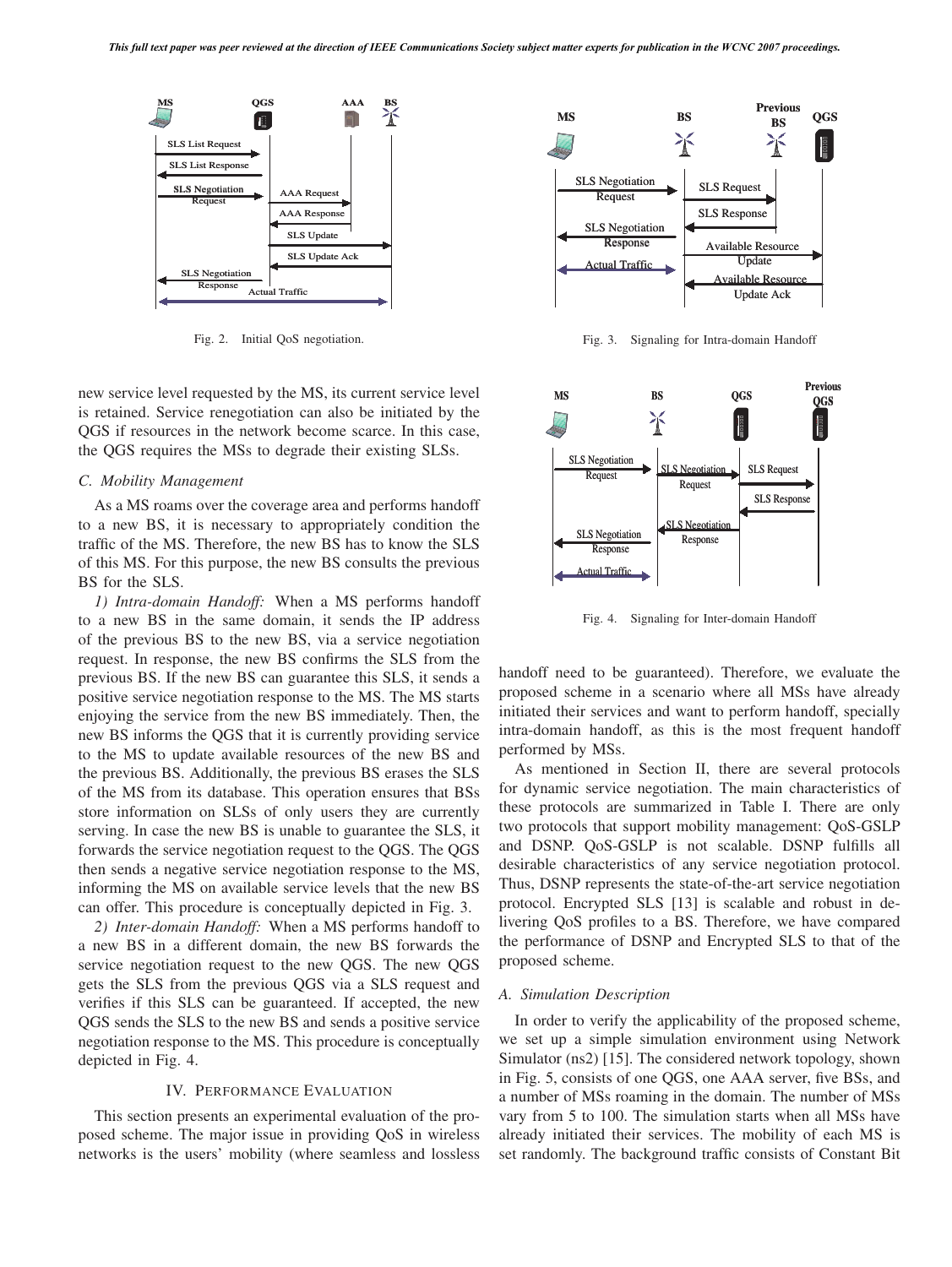| Protocol        | Light  | Reduced   | Mobility   | Scalability |
|-----------------|--------|-----------|------------|-------------|
| Name            | Weight | Signaling | Management |             |
| COPS-SLS        |        |           |            |             |
| <b>DSNP</b>     |        |           |            |             |
| <b>RNAP</b>     | X      |           |            |             |
| <b>SrNP</b>     | X      |           |            |             |
| QoS-GSLP        |        |           |            |             |
| <b>OoS-NSLP</b> |        |           |            |             |

Table I Comparison of service negotiation protocols



Fig. 5. Simulation topology

Rate (CBR) applications running between each pair of BSs.

#### *B. Simulation results*

Fig. 6 shows that the proposed scheme exhibits higher negotiation delay than those of DSNP and Encrypted SLS. This better performance is due to the fact that the new BS gets the SLS from the previous BS in the proposed scheme, whereas the new BS already has or received the SLS from the MS in DSNP and Encrypted SLS. The difference in the delay between DSNP and Encrypted SLS is due to the SLS decryption operation. Fig. 7 shows that the proposed scheme has a reduced signaling overhead in comparison with that of DSNP and a higher one than that of Encrypted SLS. As shown in Fig. 8, the proposed scheme has the lowest number of SLSs stored in the network. This is attributable to the ability of the proposed scheme to know when to erase unnecessary SLSs.

# *C. Result Analysis*

DSNP yields the lowest service negotiation delay, as all possible new BSs have already knowledge on the SLSs. Thus, the BS can perform traffic conditioning almost immediately when the MS performs handoff. However, DSNP presents problems related to scalability in terms of the data storage and signaling overhead. When a MS performs handoff to a new BS, all neighboring BSs receive the SLS of the MS from the QGS, even if some of these BSs will never serve the MS. Thus, BSs maintain huge state tables for storing SLS of MSs that may never visit their coverage areas. Another issue of DSNP is its perpetual storages of data, as there is no mechanism to inform the BSs when to erase the SLS of MSs. In addition, the



Fig. 6. Service negotiation delay



Fig. 7. Service negotiation signaling

QGS needs to know about the network topology to identify the neighbors of each BS.

Encrypted SLS presents a reasonably good service negotiation delay, similar to that of DSNP. The small difference is due to SLS decryption time. Encrypted SLS has the lowest signaling overhead, but it also involves perpetual storage of data. Moreover, QGS has no information about local resources of each BS. Thus, each service negotiation or renegotiation requires to consult its related BS about the local resources. The major drawback of this method is lack of security. Although delivering encrypted SLSs to MSs seems to be secure because users cannot modify them, these encrypted SLSs can be captured by malicious users (man-in-the-middle), who can then use these encrypted SLSs to steal the service levels belonging to other users. This fact dampens the applicability of the Encrypted SLS method.

In contrast, our proposed scheme solves the security problem of Encrypted SLS, as SLS is manipulated by BSs and QGS alone. It also addresses the scalability problem of DSNP, as it introduces a mechanism to erase the SLSs of departing MSs. In this way, each BS maintains the SLS of only MSs that currently exist in its coverage area. This reduces the size of the tables of BSs and also the time required to search into these tables. The signaling overhead is much smaller than that of DSNP as SLSs are delivered to only the required BS. The trade-off of the improved performance of the proposed